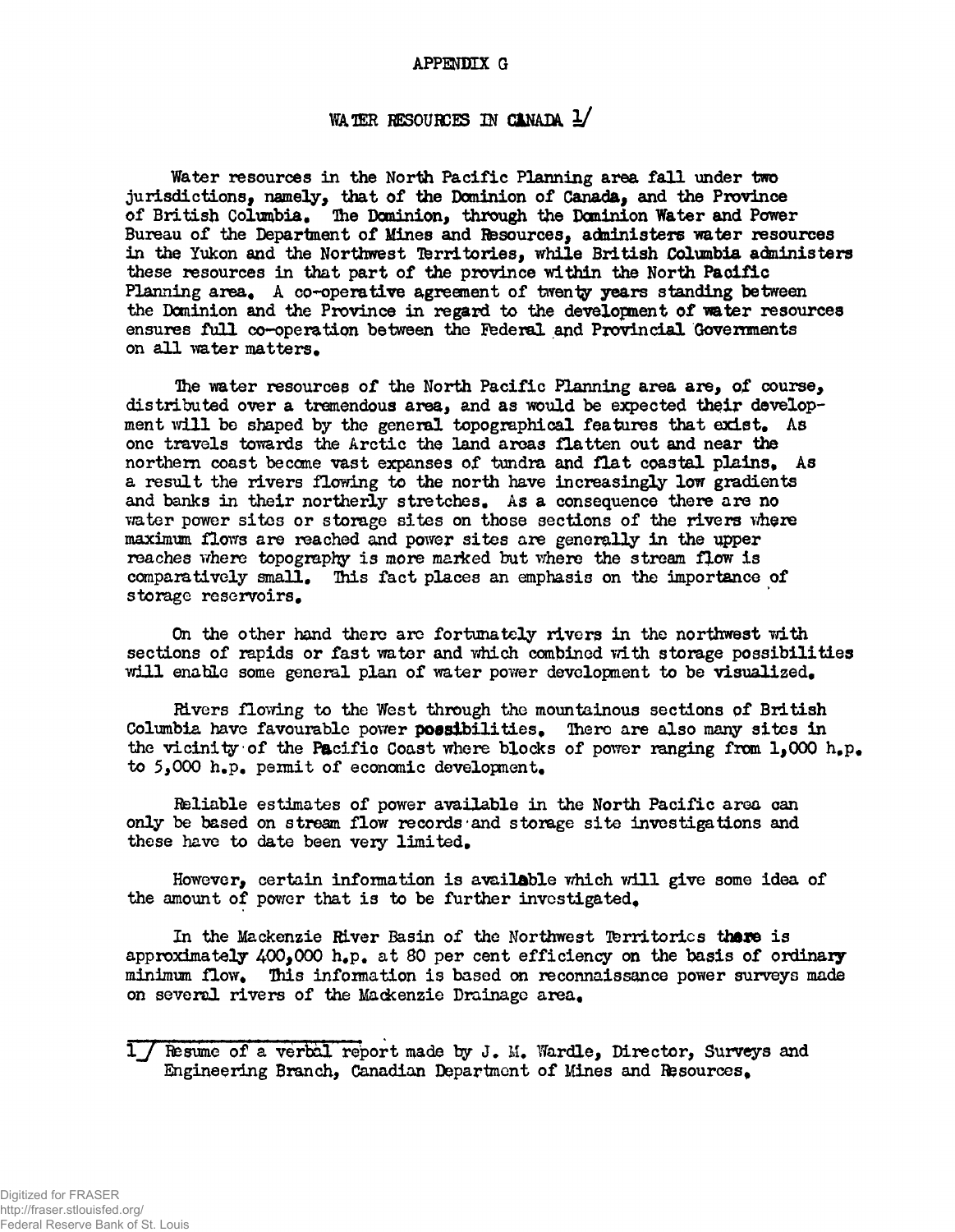In the Yukon Territory there is a potential of  $13.500$  h.p. at ordinary minimum flow. Over a six months period  $36,500$  h.p. might be developed.

On the Queen Charlotte Islands power sites on five rivers will give some  $11,800$  h.p. at minimum flow.

In the mainland of Northern British Columbia there are several power sites, including that on the Peace River west of Fort St. John with a potential minimum flow output of  $160,000$  h.p. The Nation River is promising from the power standpoint with a potential of  $79_1600$  h.p.

The Skeena River Basin affords power sites totalling  $315*800$  h.p. Of fifteen rivers in this basin where power sites exist, the Bulkley River has a potential output of  $220,000$  h.p. Numerous small rivers flowing westerly into the Pacific have power sites of varying capacity with a total of  $231,000$  $h_{\bullet}p_{\bullet}$  at minimum flow.

The upper Fraser River Basin within the North Pacific area affords a block of power, totalling some 1.637.000 h.p. at minimum flow. Two great block of power, totalling some  $1,637,000$  h.p. at minimum flow. great diversion projects with **po**tential developments of  $764,000$  h<sub>\*p</sub>. and  $698,000$  h.p. make up the greater part of this total.

On the Nass River Basin some  $104,500$  h.p. could be developed, while coastal stations north of the Nass River would afford small blocks of power totalling some  $4,000$  h.p. at minimum flow.

All the sites referred to will not be economically feasible. This will depend upon the development of natural resources within reach of the power sites and the amount of power required. Some of the sites will not permit any small initial development.

The amount of potential power outlined for ordinary minimum flow totals some  $\frac{1}{2}$ , 2,957,000 h.p. Of this tremendous amount the installed h.p. capacity in Northern British Columbia is  $52,400$ ; in the Yukon Territory 15,000; and in the Mackenzie River Basin  $4,700$ . It is obvious that the power possibilities of the Canadian Northwest have hardly been touched and that ample hydro electric power is available there for the development of the country's resources.

As mentioned, flow records are the foundation of efficient power development, and we in Canada have a great problem in regard to hydrometric surveys and investigations. The North Pacific Planning area is so great that it would take many years to cover lake and stream possibilities. It is consequently necessary to decide which sites should be first investigated. It is proposed to make selections on the basis of where development of

<sup>1/</sup> At the present time hydro electric installations in Canada total 10,000,000 h.p., with a total estimated potential capacity of  $43,700,000$ <br>h.p.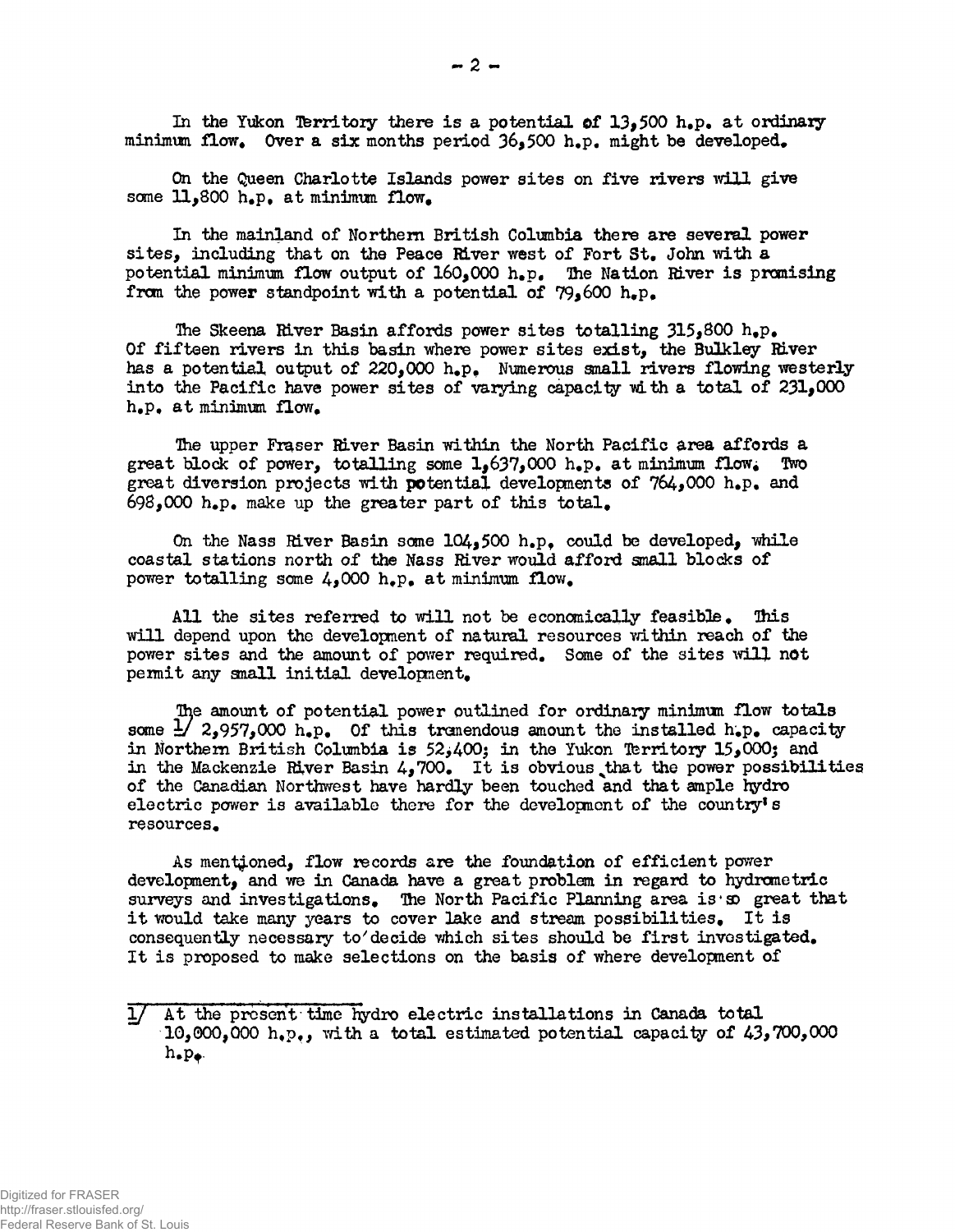natural resources might take place. The first surveys and investigations will be made in those areas where information indicates natural resources can be developed to commercial advantage.

Die Dominion Government and the Provincial Govemnent of British Columbia have obtained stream flow records at various points. Some records cover periods of two or three years only, while others range from six to fifteen years.

In the British Columbia'section readings have been taken or are being taken at forty-five stations. In the Yukon Territory stream flow measurements are extremely limited but miscellaneous measurements have been made on the Lewes, Stewart and Mayo Rivers, and at Janet Creek.

I am very glad to say that in September of this year an aerial reconnaissance was made by officers of our Dominion Water and Power Bureau, of river basins of northern British Columbia and the Yukon Territory, through funds provided by the Department of Mines and Resources.

Ihe primary purpose of this reconnaissance was to investigate the possibility of establishing key hydrometric stations in territory hitherto more or less inaccessible. At the same time the reconnaissance would afford a general knowledge of the topography of the country and the characteristics of its rivers and lakes.

The courses of more than tvrenty-five northern rivers were followed and an equal number of lakes of good size were observed. Ihe opportunity was also taken during the reconnaissance of establishing new gauging stations at seven points in the Yukon and northern British Columbia. These stations will form the nucleus of a future hydrometric program.

Ihe reconnaissance survey revealed some additional sites to those already known, and also gave further information on canyons on eight or nine rivers that offer power possibilities. In addition, the reconnaissance of September 1943 confirmed and enlarged previous information of power sites on thirteen other rivers.

Many of the northern rivers, particularly in their lower reaches, are very favourable for water transportation. In• developing power, the importance of this use of water should not be overlooked. "When power development is being planned the effect on water transportation must be kept in mind.

Ihe next step proposed is a more detailed investigation of water power sites on the basis of:-

- (a) Most economic power available.
- $(b)$  The likelihood of it being required for the development of natural resources in adjacent areas.

Several questions require careful study in connection with water power development in the Northwest. These will affect design of power installations, the transmission of power, and maintenance.